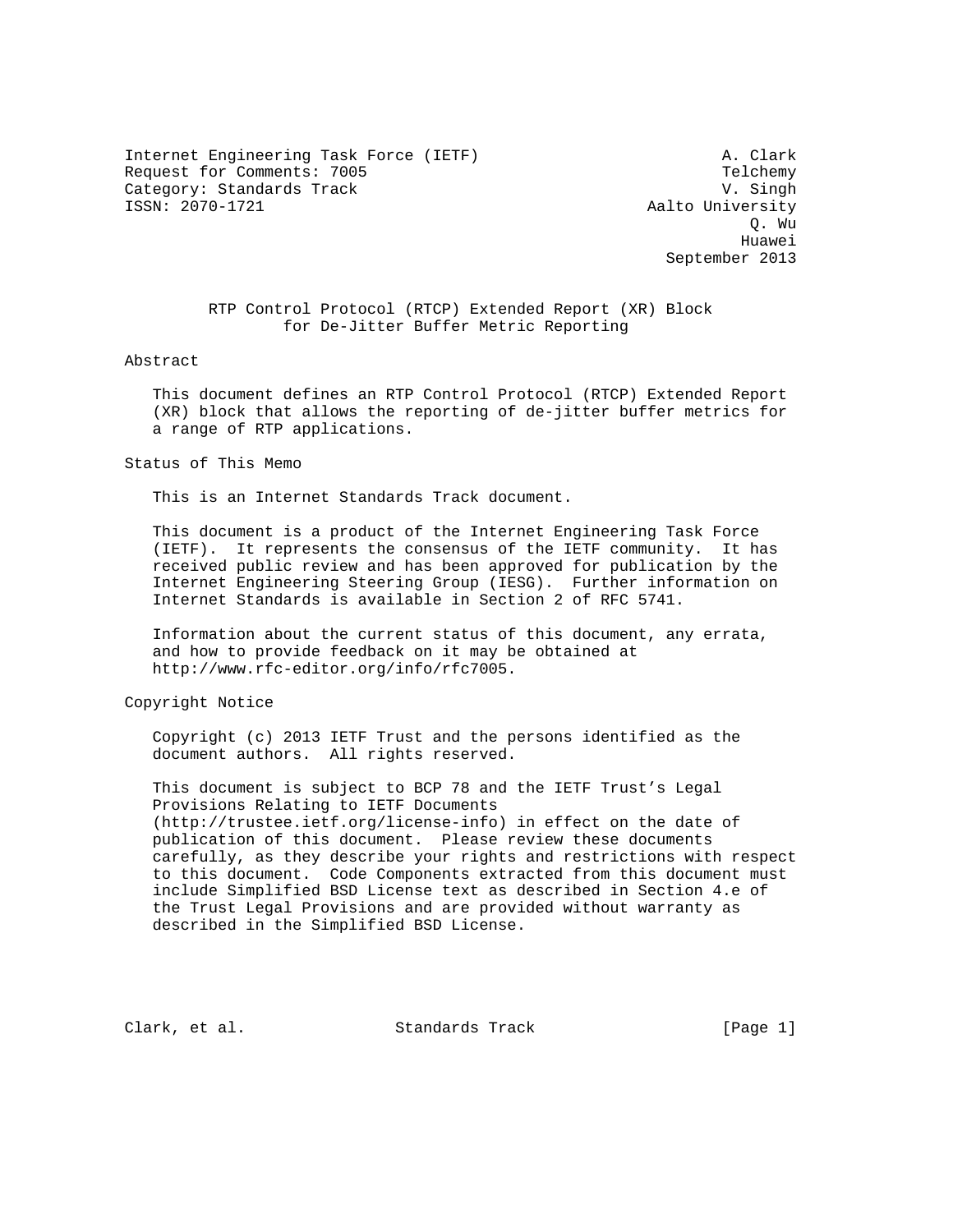# Table of Contents

| 1 <sup>1</sup>   |                                                         |  |  | 3              |
|------------------|---------------------------------------------------------|--|--|----------------|
| 1.1.             | De-Jitter Buffer Metrics Block                          |  |  | 3              |
|                  | 1.2. RTCP and RTCP Extended Reports                     |  |  | $\mathcal{E}$  |
| 1.3.             | Performance Metrics Framework                           |  |  | 3              |
|                  |                                                         |  |  | 3              |
|                  |                                                         |  |  | $\overline{4}$ |
|                  | 3. De-Jitter Buffer Operation                           |  |  | 4              |
|                  | 3.1. Idealized De-Jitter Buffer                         |  |  | 4              |
|                  | 3.2. Fixed De-Jitter Buffer                             |  |  | 5              |
| 3.3.             | Adaptive De-Jitter Buffer                               |  |  | 5              |
|                  | 4. De-Jitter Buffer Metrics Block                       |  |  | 6              |
| 4.1.             | Report Block Structure                                  |  |  | 6              |
| 4.2.             | Definition of Fields in De-Jitter Buffer Metrics Block  |  |  | 6              |
| 5.               |                                                         |  |  | 9              |
| 5.1.             | SDP rtcp-xr-attrib Attribute Extension                  |  |  | 9              |
| 5.2.             |                                                         |  |  | 9              |
| $6 \overline{6}$ |                                                         |  |  | 9              |
| 6.1.             | New RTCP XR Block Type Value                            |  |  | - 9            |
| 6.2.             | New RTCP XR SDP Parameter                               |  |  | 10             |
|                  | 6.3. Contact Information for Registrations              |  |  | 10             |
| 7.               | Security Considerations 10                              |  |  |                |
| 8 <sub>1</sub>   |                                                         |  |  | 10             |
| 9.               |                                                         |  |  |                |
|                  |                                                         |  |  |                |
|                  | 10.1. Normative References 10                           |  |  |                |
|                  | 10.2. Informative References 11                         |  |  |                |
|                  | Appendix A. Metrics Represented Using the Template from |  |  |                |
|                  | RFC 6390                                                |  |  |                |

Clark, et al. Standards Track [Page 2]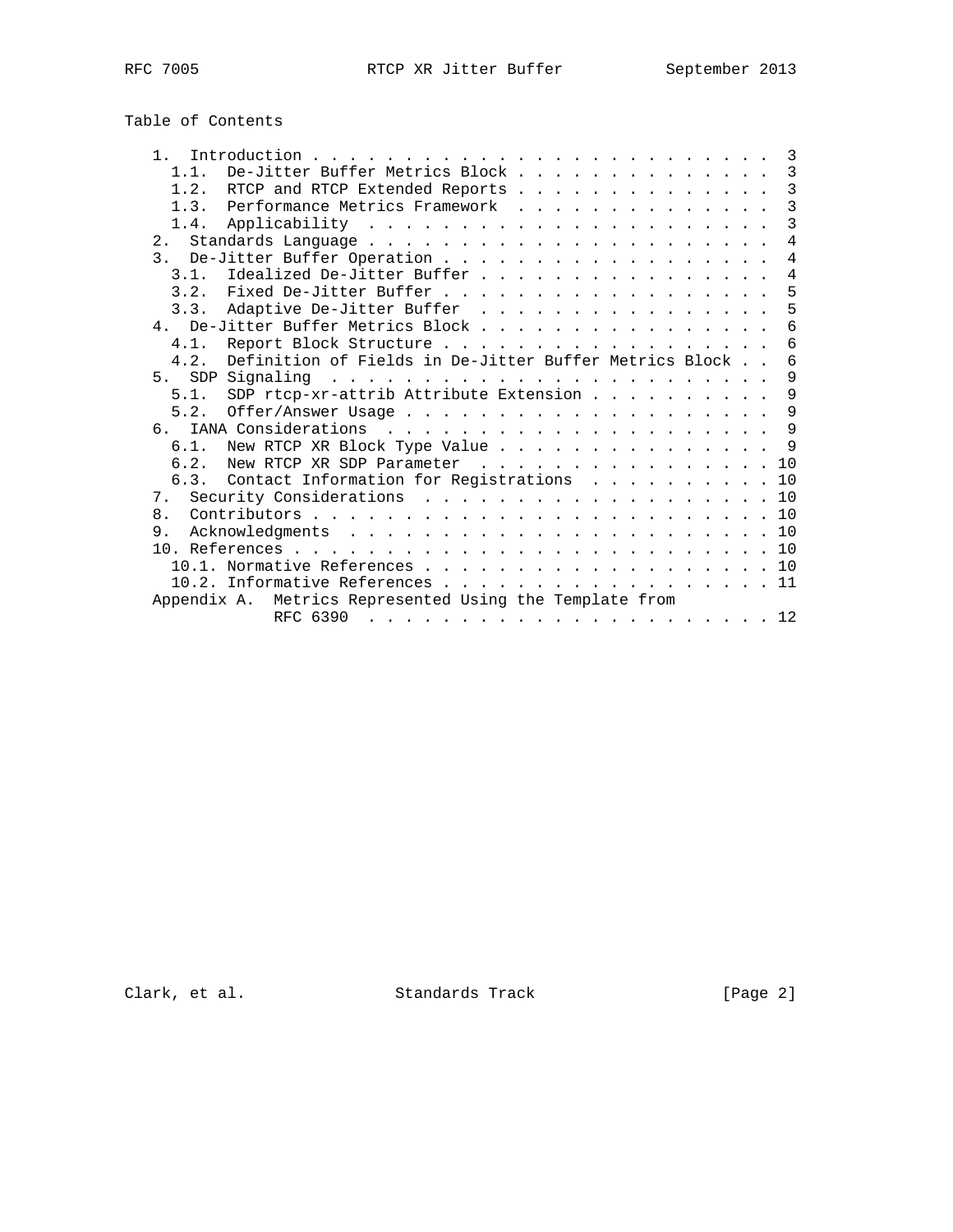# 1. Introduction

1.1. De-Jitter Buffer Metrics Block

 This document defines a new block type to augment those defined in [RFC3611] for use in a range of RTP applications.

 The new block type provides information on de-jitter buffer configuration and performance.

 The metric belongs to the class of transport-related end-system metrics defined in [RFC6792].

 Instances of this metrics block refer by synchronization source (SSRC) to the separate auxiliary Measurement Information Block [RFC6776], which contains information such as the SSRC of the measured stream, and RTP sequence numbers and time intervals indicating the span of the report.

1.2. RTCP and RTCP Extended Reports

 The use of RTCP for reporting is defined in [RFC3550]. [RFC3611] defines an extensible structure for reporting using an RTCP Extended Report (XR). This document defines a new Extended Report block for use with [RFC3550] and [RFC3611].

1.3. Performance Metrics Framework

 "Guidelines for Considering New Performance Metric Development" [RFC6390] provides guidance on the definition and specification of performance metrics. "Guidelines for Use of the RTP Monitoring Framework" [RFC6792] provides guidance on the reporting block format using RTCP XR. Metrics described in this document are in accordance with the guidelines in [RFC6390]and [RFC6792].

# 1.4. Applicability

 Real-time applications employ a de-jitter buffer [RFC5481] to absorb jitter introduced on the path from source to destination. These metrics are used to report how the de-jitter buffer at the receiving end of the RTP stream behaves as a result of jitter in the network; they are applicable to a range of RTP applications.

 These metrics correspond to terminal-related factors that affect real-time application quality and are useful for providing a better end-user quality of experience (QoE) when these terminal-related factors are used as inputs to calculate QoE metrics [QMB].

Clark, et al. Standards Track [Page 3]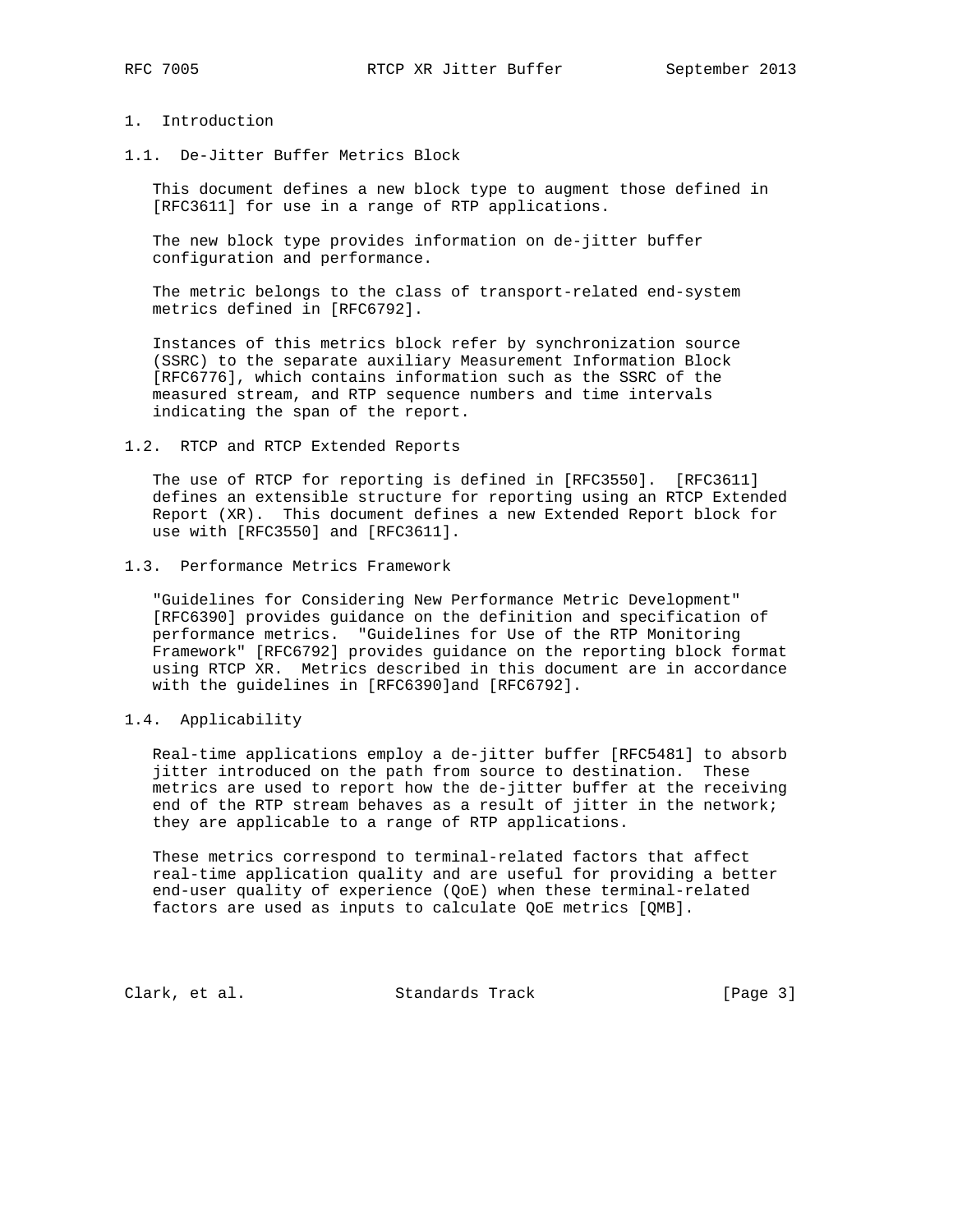#### 2. Standards Language

 The key words "MUST", "MUST NOT", "REQUIRED", "SHALL", "SHALL NOT", "SHOULD", "SHOULD NOT", "RECOMMENDED", "MAY", and "OPTIONAL" in this document are to be interpreted as described in RFC 2119 [RFC2119].

## 3. De-Jitter Buffer Operation

 A de-jitter buffer is required to absorb delay variation in the network delivery of media packets. A de-jitter buffer works by holding media data for a period of time after it is received and before it is played out. Packets that arrive early are held in the de-jitter buffer longer. If packets arrive too early, they may be discarded if there is no available de-jitter buffer space. If packets are delayed excessively by the network, they may be discarded if they miss their playout time.

 The de-jitter buffer can be considered a time window with the early edge aligned with the delay corresponding to the earliest arriving packet and the late edge representing the maximum permissible delay before a late arriving packet would be discarded. The delay applied to packets that arrive on time or at their expected arrival time is known as the nominal delay, and this is equivalent to the time difference/buffer size difference between the insertion point of the on-time packets and the point at which the packets are read out.

 The reference for the expected arrival time may be, for example, the first packet in the session or the running average delay. If all packets arrived at their expected arrival time, then every packet would be held in the de-jitter buffer exactly the nominal delay.

 The de-jitter buffer maximum delay is the delay that is applied to the earliest arriving packet that is not discarded and corresponds to the early edge of the de-jitter buffer time window.

## 3.1. Idealized De-Jitter Buffer

 In practice, de-jitter buffer implementations vary considerably; however, they should behave in a manner conceptually consistent with an idealized de-jitter buffer, which is described as follows:

Clark, et al. Standards Track [Page 4]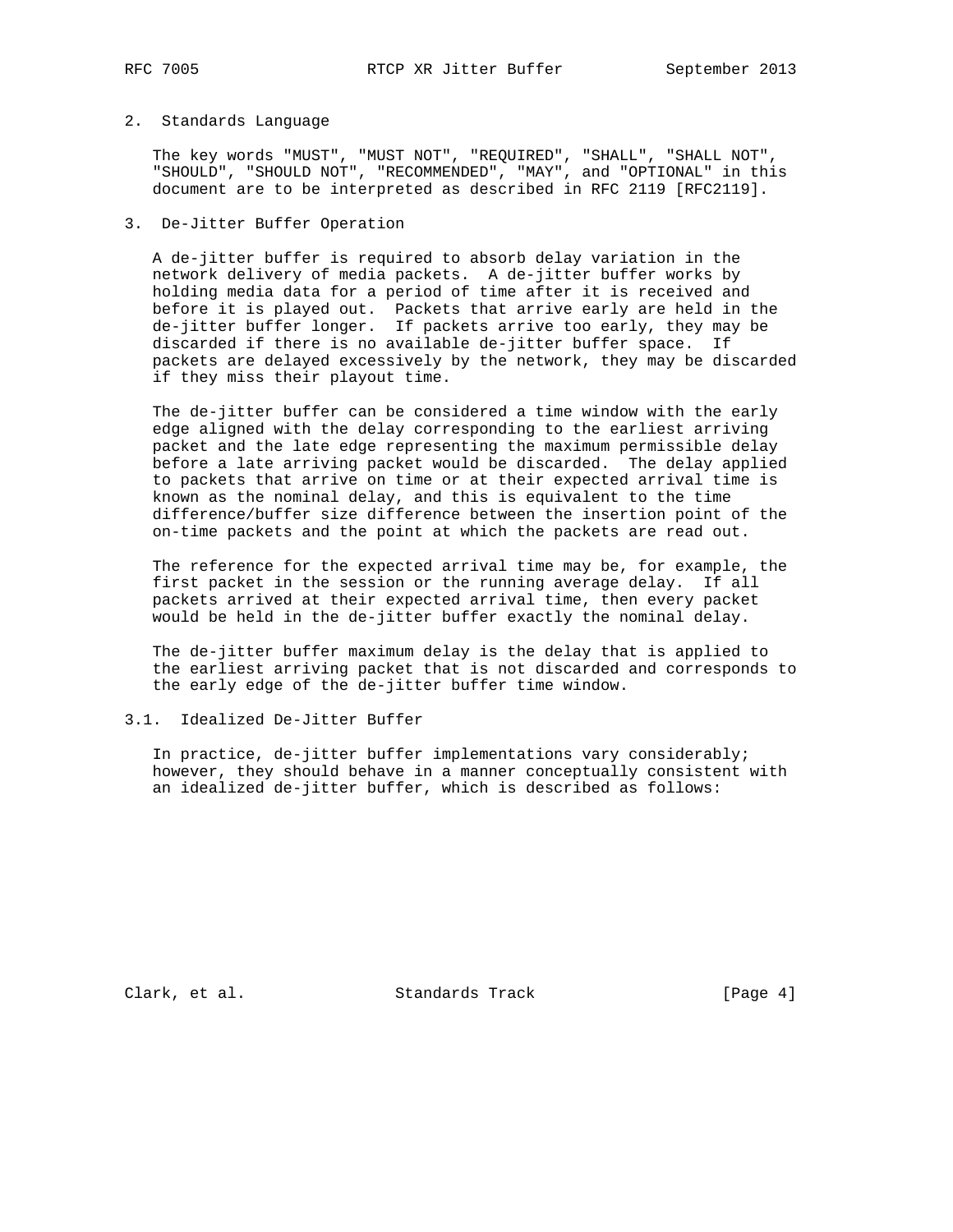(i) Receive the first packet and delay playout by D ms. Keep the RTP timestamp (TS) and receive time as a reference.

RTP TS[1]

receive time[1]

 Assume that both are normalized in ticks (there are 10,000 ticks in a millisecond).

- (ii) Receive the next packet.
- (iii) Calculate  $r = RTP TS[n] RTP TS[1]$  and  $t = receive time[n]$ receive time[1]. If  $r == t$ , then the packet arrived on time. If  $r < t$ , then the packet arrived late, and if  $r > t$ , then the packet arrived early.
- (iv) Delay playout of packet by  $D + (r-t)$ .
- (v) Go back to (ii).

 Note that this idealized implementation assumes that the sender's RTP clock is synchronized to the clock in the receiver, which is used to timestamp packet arrivals. If there is no such inherent synchronization, the system may need to use an adaptive de-jitter buffer or other techniques to ensure reliable reception.

#### 3.2. Fixed De-Jitter Buffer

 A fixed de-jitter buffer lacks provision to track the condition of the network and has a fixed size, and packets leaving the de-jitter buffer have a constant delay. For fixed de-jitter buffer implementation, the nominal delay is set to a constant value corresponding to the packets that arrive at their expected arrival time, while the maximum delay is set to a constant value corresponding to the fixed size of the de-jitter buffer.

3.3. Adaptive De-Jitter Buffer

 An adaptive de-jitter buffer can adapt to the change in the network's delay and has variable size or variable delay. It allows the nominal delay to be set to a low value initially to minimize user perceived delay; however, it can automatically extend the late edge (and possibly also retract the early edge) of a buffer window if a significant proportion of the packets are arriving late (and hence being discarded).

Clark, et al. Standards Track [Page 5]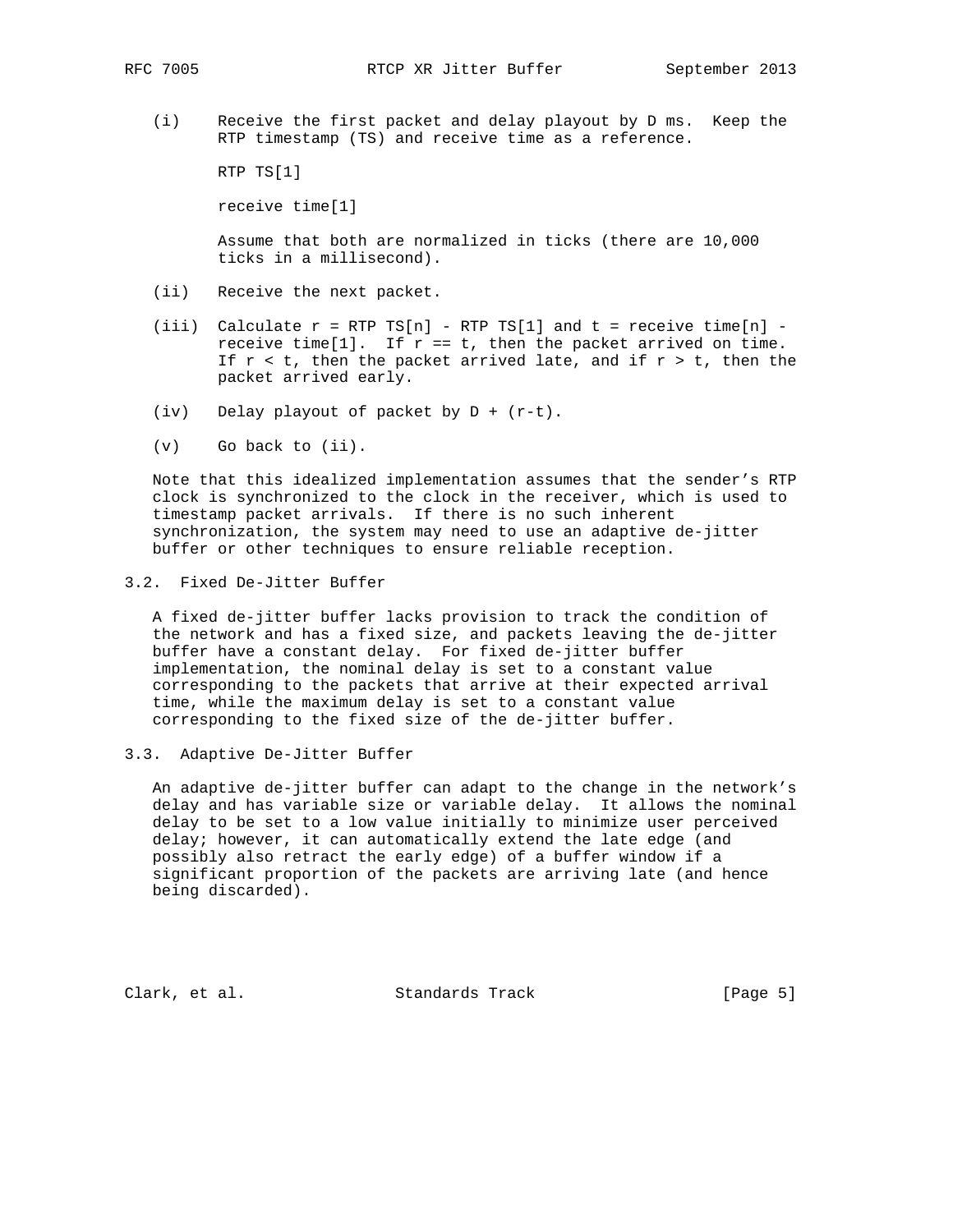4. De-Jitter Buffer Metrics Block

 This block describes the configuration and operating parameters of the de-jitter buffer in the receiver of the RTP end system or RTP mixer that sends the report. Instances of this metrics block use the SSRC to refer to the separate auxiliary Measurement Information Block [RFC6776], which describes the measurement periods in use (see [RFC6776], Section 4.2). This metrics block relies on the measurement interval in the Measurement Information Block indicating the span of the report and MUST be sent in the same compound RTCP packet as the Measurement Information Block. If the measurement interval is not received in the same compound RTCP packet as this metrics block, this metrics block MUST be discarded.

4.1. Report Block Structure

De-Jitter Buffer (DJB) Metrics Block

 $0$  1 2 3 0 1 2 3 4 5 6 7 8 9 0 1 2 3 4 5 6 7 8 9 0 1 2 3 4 5 6 7 8 9 0 1 +-+-+-+-+-+-+-+-+-+-+-+-+-+-+-+-+-+-+-+-+-+-+-+-+-+-+-+-+-+-+-+-+ | BT=23 | I |C| resv | Block Length=3 | +-+-+-+-+-+-+-+-+-+-+-+-+-+-+-+-+-+-+-+-+-+-+-+-+-+-+-+-+-+-+-+-+ SSRC of Source +-+-+-+-+-+-+-+-+-+-+-+-+-+-+-+-+-+-+-+-+-+-+-+-+-+-+-+-+-+-+-+-+ DJB nominal | DJB maximum +-+-+-+-+-+-+-+-+-+-+-+-+-+-+-+-+-+-+-+-+-+-+-+-+-+-+-+-+-+-+-+-+ | DJB high-water mark | DJB low-water mark +-+-+-+-+-+-+-+-+-+-+-+-+-+-+-+-+-+-+-+-+-+-+-+-+-+-+-+-+-+-+-+-+

Figure 1: Report Block Structure

4.2. Definition of Fields in De-Jitter Buffer Metrics Block

Block Type (BT): 8 bits

 A De-Jitter Buffer Metrics Report Block is identified by the constant 23.

Interval Metric flag (I): 2 bits

 This field is used to indicate whether the de-jitter buffer metrics are Sampled, Interval, or Cumulative metrics:

 I=01: Sampled Value - the reported value is a sampled instantaneous value.

Clark, et al. Standards Track [Page 6]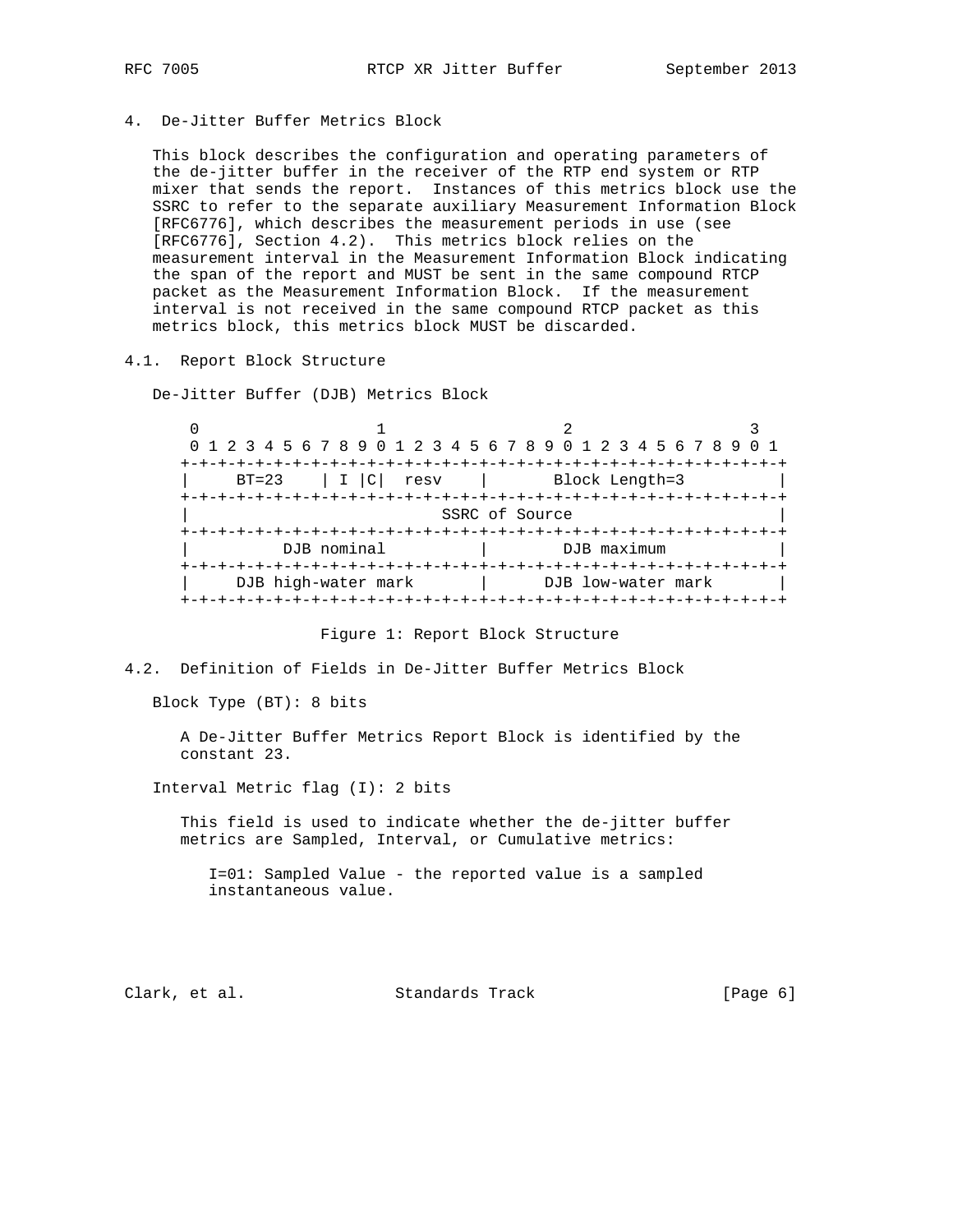I=10: Interval Duration - the reported value applies to the most recent measurement interval duration between successive metrics reports.

 I=11: Cumulative Duration - the reported value applies to the accumulation period characteristic of cumulative measurements.

 In this document, de-jitter buffer metrics can only be sampled and cannot be measured over definite intervals. Also, the value I=00 is reserved for future use. Senders MUST NOT use the values I=00, I=10, or I=11. If a block is received with I=00, I=10, or I=11, the receiver MUST discard the block.

Jitter Buffer Configuration (C): 1 bit

 This field is used to identify the de-jitter buffer method in use at the receiver, according to the following code:

0 = Fixed de-jitter buffer

1 = Adaptive de-jitter buffer

Reserved (resv): 5 bits

 These bits are reserved. They MUST be set to zero by senders and ignored by receivers (see [RFC6709], Section 4.2).

Block Length: 16 bits

 The length of this report block in 32-bit words, minus one, in accordance with the definition in [RFC3611]. This field MUST be set to 3 to match the fixed length of the report block.

SSRC of Source: 32 bits

As defined in Section 4.1 of [RFC3611].

De-jitter buffer nominal delay (DJB nominal): 16 bits

 This is the current nominal de-jitter buffer delay (in milliseconds) that corresponds to the nominal de-jitter buffer delay for packets that arrive exactly on time. It is calculated based on the time spent in the de-jitter buffer for the packet that arrives exactly on time. This parameter MUST be provided for both fixed and adaptive de-jitter buffer implementations.

Clark, et al. Standards Track [Page 7]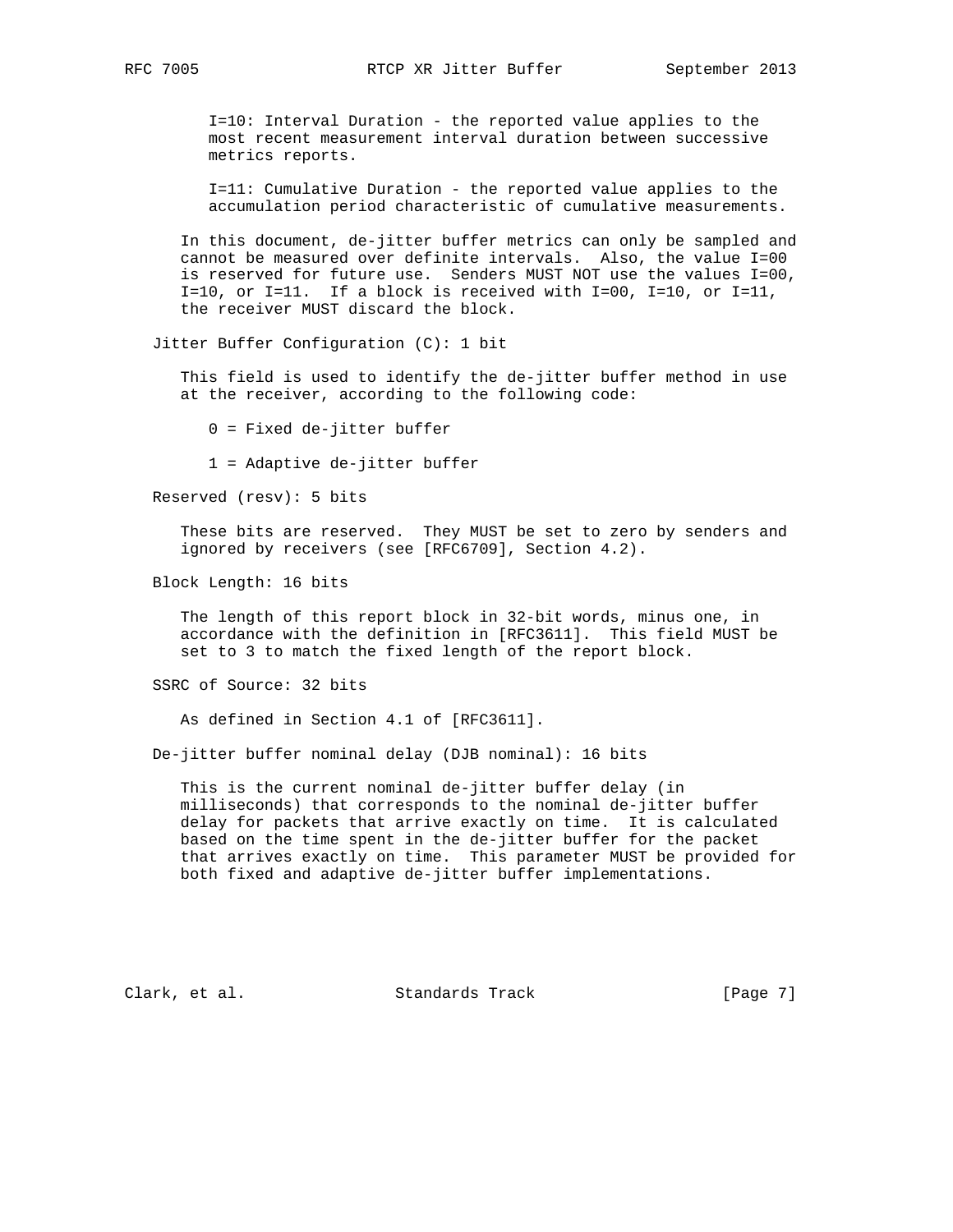The measured value is an unsigned value. If the measured value exceeds 0xFFFD, the value 0xFFFE MUST be reported to indicate an over-range measurement. If the measurement is unavailable, the value 0xFFFF MUST be reported.

De-jitter buffer maximum delay (DJB maximum): 16 bits

 This is the current maximum de-jitter buffer delay (in milliseconds) that corresponds to the earliest arriving packet that would not be discarded. It is calculated based on the time spent in the de-jitter buffer for the earliest arriving packet. In simple queue implementations, this may correspond to the size of the de-jitter buffer. In adaptive de-jitter buffer implementations, this value may vary dynamically. This parameter MUST be provided for both fixed and adaptive de-jitter buffer implementations.

 The measured value is an unsigned value. If the measured value exceeds 0xFFFD, the value 0xFFFE MUST be reported to indicate an over-range measurement. If the measurement is unavailable, the value 0xFFFF MUST be reported.

De-jitter buffer high-water mark (DJB high-water mark): 16 bits

 This is the highest value of the de-jitter buffer nominal delay (in milliseconds) that occurred at any time during the reporting interval. This parameter MUST be provided for adaptive de-jitter buffer implementations, and its value MUST be set to DJB maximum for fixed de-jitter buffer implementations.

 The measured value is an unsigned value. If the measured value exceeds 0xFFFD, the value 0xFFFE MUST be reported to indicate an over-range measurement. If the measurement is unavailable, the value 0xFFFF MUST be reported.

De-jitter buffer low-water mark (DJB low-water mark): 16 bits

 This is the lowest value of the de-jitter buffer nominal delay (in milliseconds) that occurred at any time during the reporting interval. This parameter MUST be provided for adaptive de-jitter buffer implementations, and its value MUST be set to DJB maximum for fixed de-jitter buffer implementations.

 The measured value is an unsigned value. If the measured value exceeds 0xFFFD, the value 0xFFFE MUST be reported to indicate an over-range measurement. If the measurement is unavailable, the value 0xFFFF MUST be reported.

Clark, et al. Standards Track [Page 8]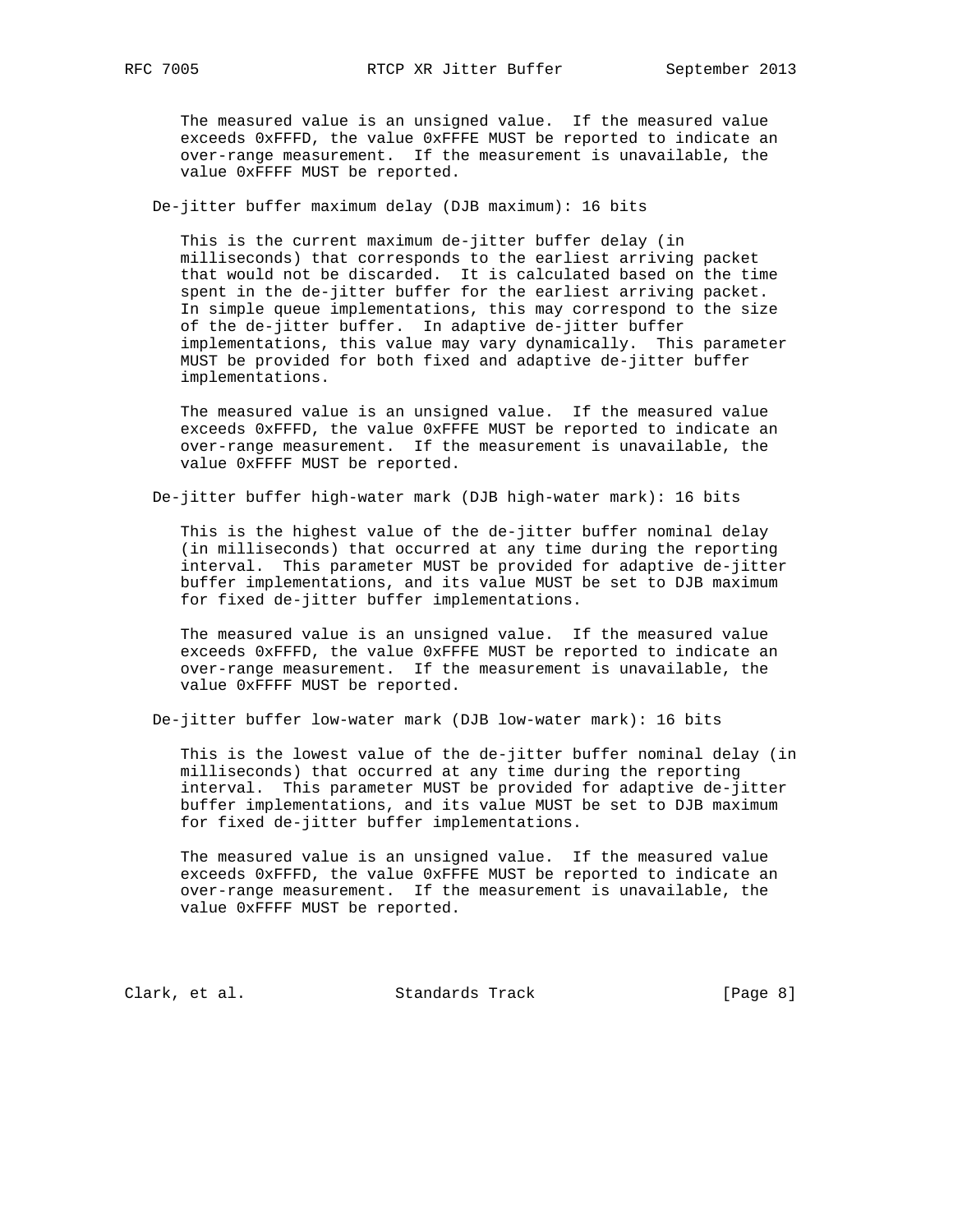- 
- 5. SDP Signaling

 [RFC3611] defines the use of the Session Description Protocol (SDP) [RFC4566] for signaling the use of XR blocks. However, XR blocks MAY be used without prior signaling (see Section 5 of RFC 3611).

5.1. SDP rtcp-xr-attrib Attribute Extension

 This section augments the SDP [RFC4566] attribute "rtcp-xr" defined in [RFC3611] by providing an additional value of "xr-format" to signal the use of the report block defined in this document.

xr-format =/ xr-djb-block

xr-djb-block = "de-jitter-buffer"

5.2. Offer/Answer Usage

 When SDP is used in Offer/Answer context [RFC3264], the SDP Offer/ Answer usage defined in [RFC3611] for unilateral "rtcp-xr" attribute parameters applies. For detailed usage of Offer/Answer for unilateral parameters, refer to Section 5.2 of [RFC3611].

6. IANA Considerations

 New block types for RTCP XR are subject to IANA registration. For general guidelines on IANA considerations for RTCP XR, refer to [RFC3611].

6.1. New RTCP XR Block Type Value

 This document assigns the block type value 23 in the IANA "RTP Control Protocol Extended Reports (RTCP XR) Block Type Registry" to the "De-Jitter Buffer Metrics Block".

6.2. New RTCP XR SDP Parameter

 This document also registers a new parameter "de-jitter-buffer" in the "RTP Control Protocol Extended Reports (RTCP XR) Session Description Protocol (SDP) Parameters Registry".

Clark, et al. Standards Track [Page 9]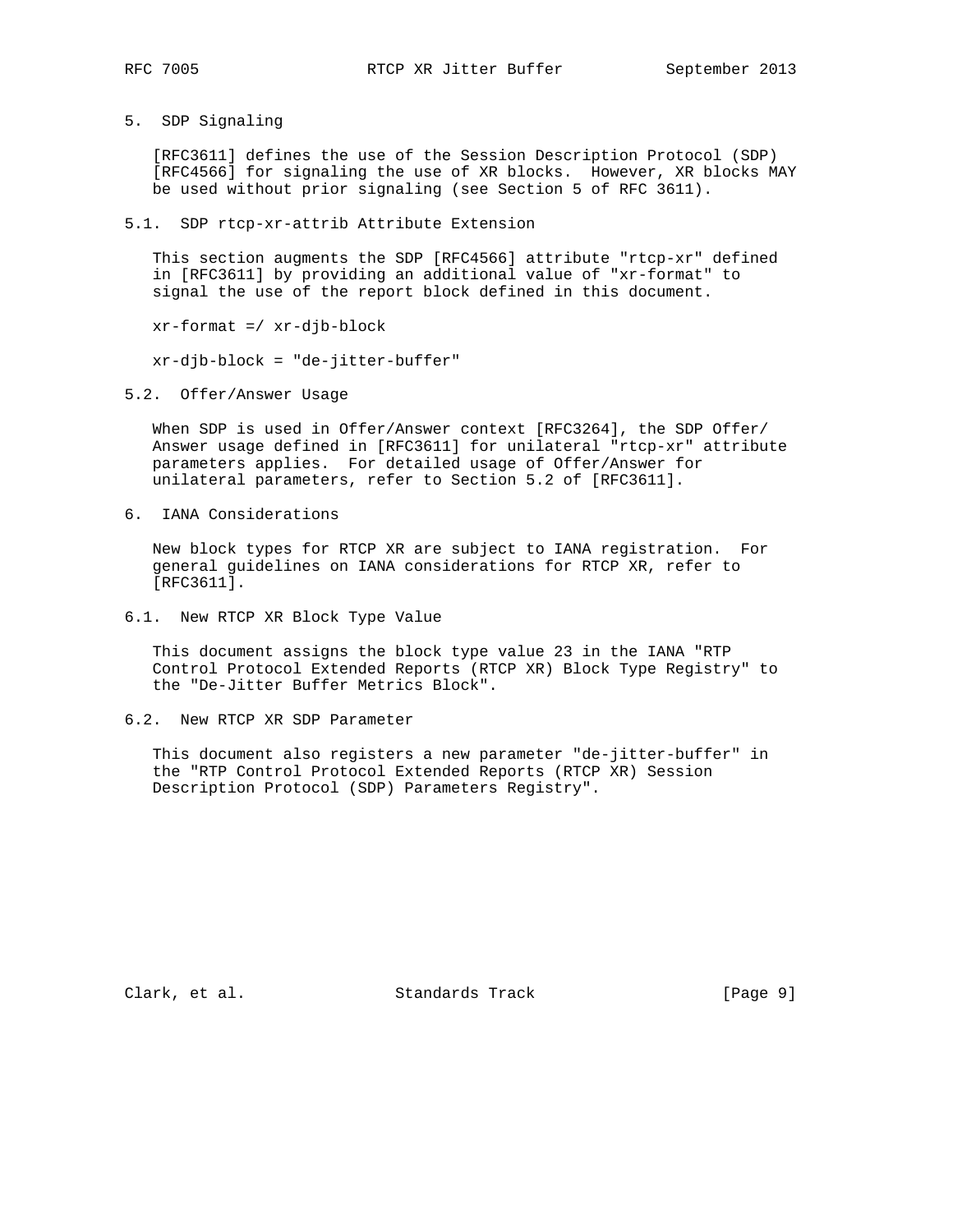6.3. Contact Information for Registrations

The contact information for registrations is:

 Qin Wu (sunseawq@huawei.com) 101 Software Avenue, Yuhua District Nanjing, Jiangsu 210012 China

7. Security Considerations

 It is believed that this RTCP XR block introduces no new security considerations beyond those described in [RFC3611]. This block does not provide per-packet statistics, so the risk to confidentiality documented in Section 7, paragraph 3 of [RFC3611] does not apply.

8. Contributors

Geoff Hunt wrote the initial draft of this document.

9. Acknowledgments

 The authors gratefully acknowledge reviews and feedback provided by Bruce Adams, Philip Arden, Amit Arora, Claire Bi, Bob Biskner, Benoit Claise, Kevin Connor, Claus Dahm, Spencer Dawkins, Randy Ethier, Roni Even, Jim Frauenthal, Kevin Gross, Albert Higashi, Tom Hock, Shane Holthaus, Paul Jones, Rajesh Kumar, Keith Lantz, Mohamed Mostafa, Amy Pendleton, Colin Perkins, Mike Ramalho, Ravi Raviraj, Dan Romascanu, Albrecht Schwarz, Tom Taylor, Hideaki Yamada, and Glen Zorn.

- 10. References
- 10.1. Normative References
	- [RFC2119] Bradner, S., "Key words for use in RFCs to Indicate Requirement Levels", BCP 14, RFC 2119, March 1997.
	- [RFC3264] Rosenberg, J. and H. Schulzrinne, "An Offer/Answer Model with Session Description Protocol (SDP)", RFC 3264, June 2002.
	- [RFC3550] Schulzrinne, H., Casner, S., Frederick, R., and V. Jacobson, "RTP: A Transport Protocol for Real-Time Applications", STD 64, RFC 3550, July 2003.
	- [RFC3611] Friedman, T., Caceres, R., and A. Clark, "RTP Control Protocol Extended Reports (RTCP XR)", RFC 3611, November 2003.

Clark, et al. Standards Track [Page 10]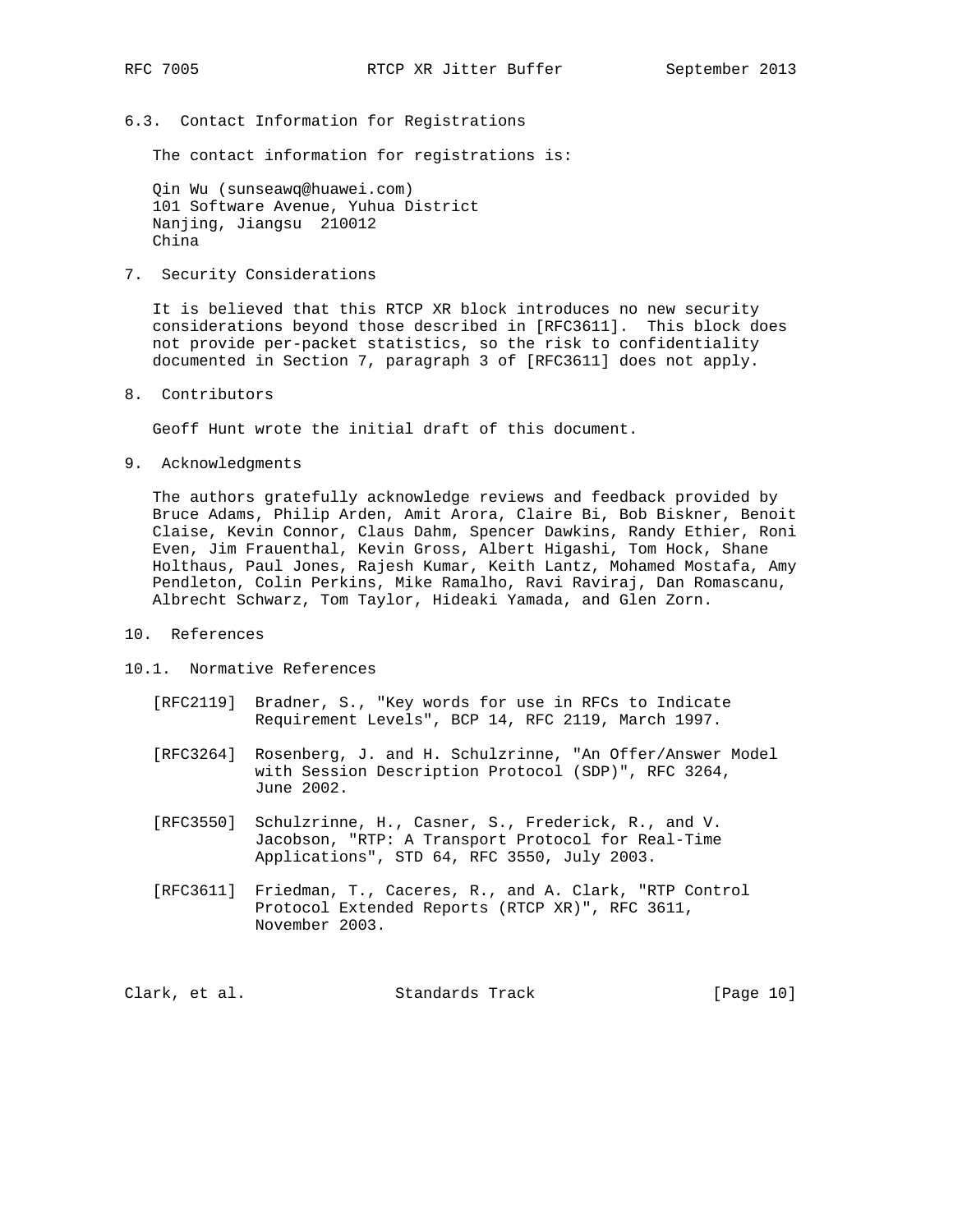- [RFC4566] Handley, M., Jacobson, V., and C. Perkins, "SDP: Session Description Protocol", RFC 4566, July 2006.
- [RFC6776] Clark, A. and Q. Wu, "Measurement Identity and Information Reporting Using a Source Description (SDES) Item and an RTCP Extended Report (XR) Block", RFC 6776, October 2012.
- 10.2. Informative References
	- [QMB] Clark, A., "RTP Control Protocol (RTCP) Extended Report (XR) Blocks for QoE Metric Reporting", Work in Progress, May 2013.
	- [RFC5481] Morton, A. and B. Claise, "Packet Delay Variation Applicability Statement", RFC 5481, March 2009.
	- [RFC6390] Clark, A. and B. Claise, "Guidelines for Considering New Performance Metric Development", BCP 170, RFC 6390, October 2011.
	- [RFC6709] Carpenter, B., Aboba, B., and S. Cheshire, "Design Considerations for Protocol Extensions", RFC 6709, September 2012.
	- [RFC6792] Wu, Q., Hunt, G., and P. Arden, "Guidelines for Use of the RTP Monitoring Framework", RFC 6792, November 2012.

Clark, et al. Standards Track [Page 11]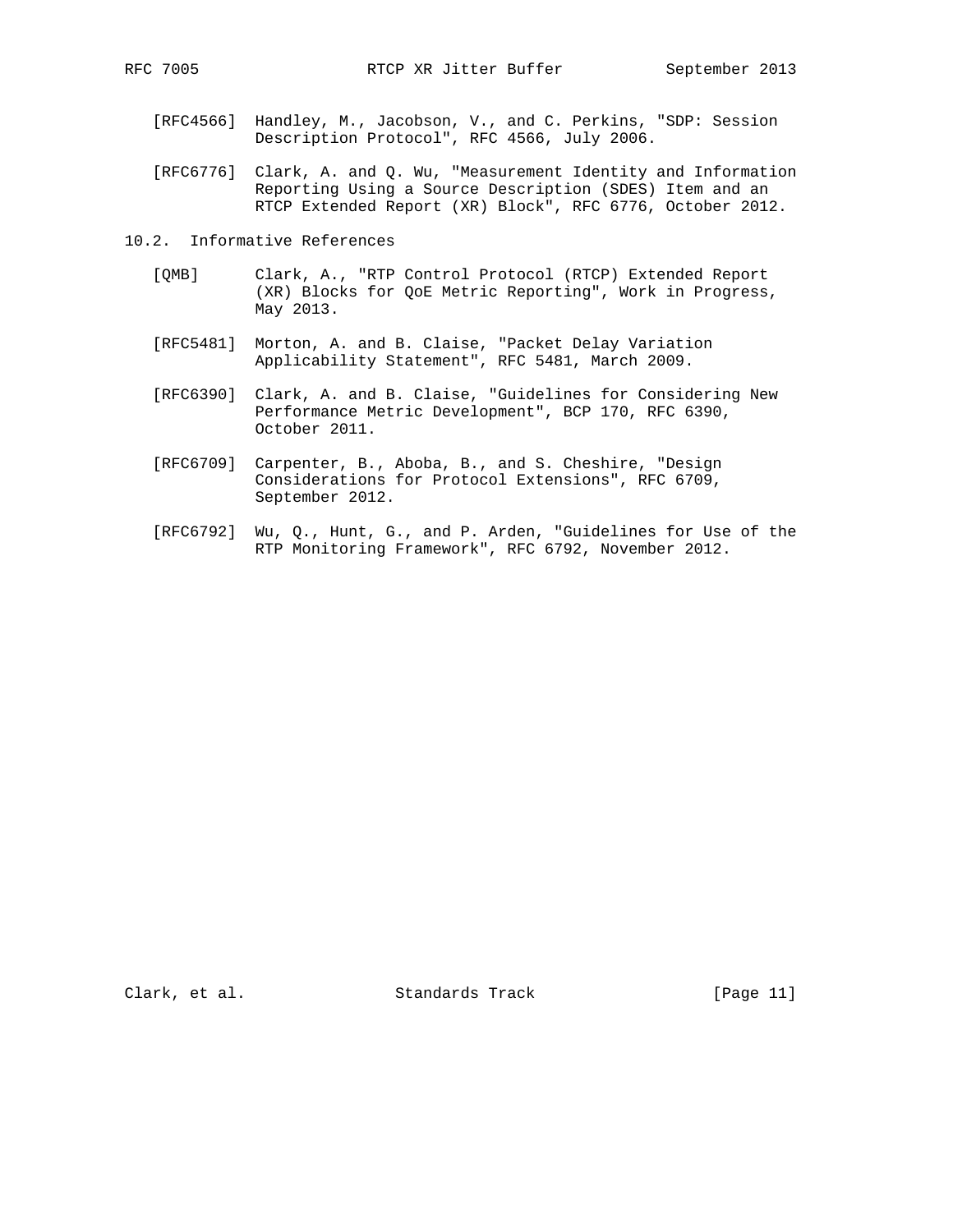Appendix A. Metrics Represented Using the Template from RFC 6390

- a. De-Jitter Buffer Nominal Delay Metric
	- \* Metric Name: De-jitter buffer nominal delay in RTP
	- \* Metric Description: The "expected arrival time" is the time that an RTP packet would arrive if there was no delay variation. The delay applied to packets that arrive at their expected time is known as the Nominal Delay.
	- \* Method of Measurement or Calculation: See Section 4.2, de-jitter buffer nominal delay definition.
	- \* Units of Measurement: See Section 4.2, de-jitter buffer nominal delay definition.
	- \* Measurement Point(s) with Potential Measurement Domain: See Section 4.
	- \* Measurement Timing: See Section 4 for measurement timing and Section 4.2 for Interval Metric flag.
	- \* Use and Applications: See Section 1.4.
	- \* Reporting Model: See RFC 3611.
- b. De-Jitter Buffer Maximum Delay Metric
	- \* Metric Name: De-jitter buffer maximum delay in RTP.
	- \* Metric Description: It is the current maximum de-jitter buffer delay for RTP traffic that corresponds to the earliest arriving packet that would not be discarded.
	- \* Method of Measurement or Calculation: See Section 4.2, de-jitter buffer maximum delay definition and Section 3, the last paragraph.
	- \* Units of Measurement: See Section 4.2, de-jitter buffer maximum delay definition.
	- \* Measurement Point(s) with Potential Measurement Domain: See Section 4.
	- \* Measurement Timing: See Section 4 for measurement timing and Section 4.2 for Interval Metric flag.

Clark, et al. Standards Track [Page 12]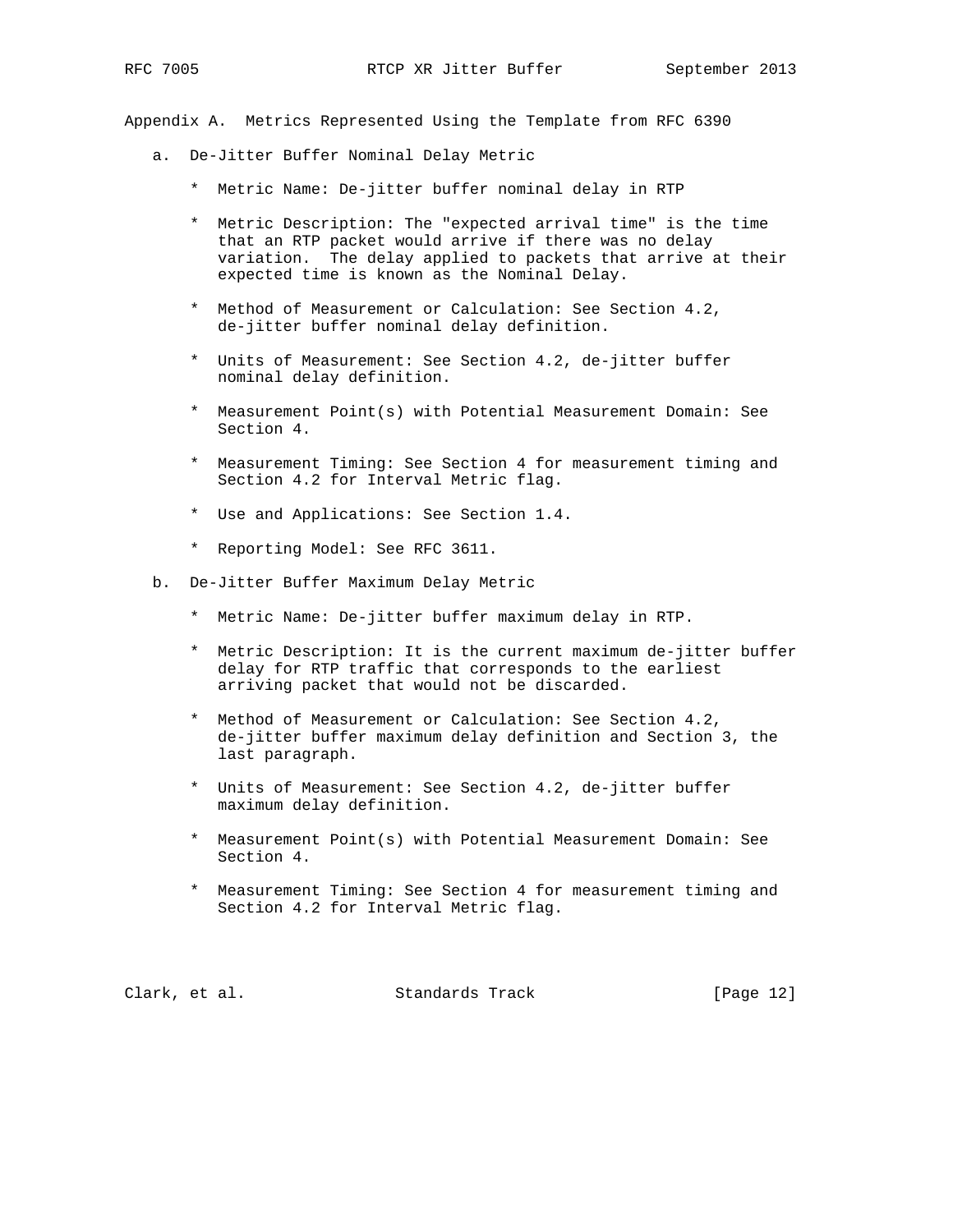- - \* Use and Applications: See Section 1.4.
	- \* Reporting Model: See RFC 3611.
	- c. De-Jitter Buffer High-Water Mark Metric
		- \* Metric Name: De-jitter buffer high-water mark in RTP.
		- \* Metric Description: It is the highest value of the de-jitter buffer nominal delay for RTP traffic which occurred at any time during the reporting interval.
		- \* Method of Measurement or Calculation: See Section 4.2, de-jitter buffer high-water mark definition.
		- \* Units of Measurement: See Section 4.2, de-jitter buffer nominal delay definition.
		- \* Measurement Point(s) with Potential Measurement Domain: See Section 4.
		- \* Measurement Timing: See Section 4 for measurement timing and Section 4.2 for Interval Metric flag.
		- \* Use and Applications: See Section 1.4.
		- \* Reporting Model: See RFC 3611.
	- d. De-Jitter Buffer Low-Water Mark Metric
		- \* Metric Name: De-jitter buffer low-water mark in RTP.
		- \* Metric Description: It is the lowest value of the de-jitter buffer nominal delay (for RTP traffic) that occurred at any time during the reporting interval.
		- \* Method of Measurement or Calculation: See Section 4.2, de-jitter buffer low-water mark definition.
		- \* Units of Measurement: See Section 4.2, de-jitter buffer low water mark definition.
		- \* Measurement Point(s) with Potential Measurement Domain: See Section 4, 1st paragraph.
		- \* Measurement Timing: See Section 4 for measurement timing and Section 4.2 for Interval Metric flag.

Clark, et al. Standards Track [Page 13]